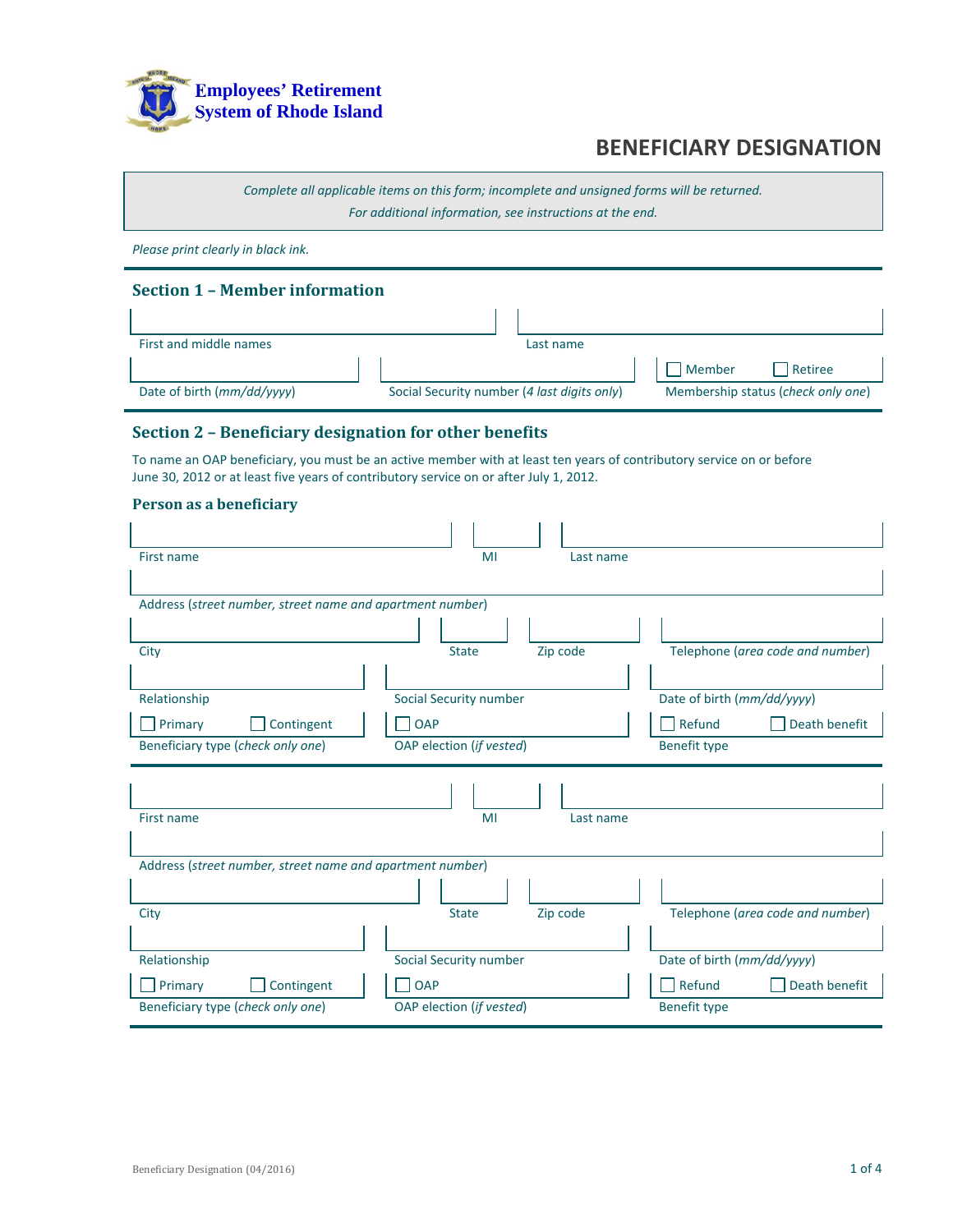

| Person as a beneficiary (continued)                       |                                             |                                                       |
|-----------------------------------------------------------|---------------------------------------------|-------------------------------------------------------|
|                                                           |                                             |                                                       |
| First name                                                | MI<br>Last name                             |                                                       |
|                                                           |                                             |                                                       |
| Address (street number, street name and apartment number) |                                             |                                                       |
|                                                           |                                             |                                                       |
| City                                                      | Zip code<br><b>State</b>                    | Telephone (area code and number)                      |
|                                                           |                                             |                                                       |
| Relationship                                              | Social Security number                      | Date of birth (mm/dd/yyyy)                            |
| Primary<br>Contingent                                     | OAP                                         | $\exists$ Refund<br>Death benefit                     |
| Beneficiary type (check only one)                         | OAP election (if vested)                    | <b>Benefit type</b>                                   |
|                                                           |                                             |                                                       |
|                                                           |                                             |                                                       |
| First name                                                | MI<br>Last name                             |                                                       |
|                                                           |                                             |                                                       |
| Address (street number, street name and apartment number) |                                             |                                                       |
|                                                           |                                             |                                                       |
| City                                                      | Zip code<br><b>State</b>                    | Telephone (area code and number)                      |
|                                                           |                                             |                                                       |
| Relationship                                              | Social Security number                      | Date of birth (mm/dd/yyyy)                            |
| Primary<br>Contingent                                     | <b>OAP</b>                                  | Death benefit<br>Refund                               |
| Beneficiary type (check only one)                         | OAP election (if vested)                    | <b>Benefit type</b>                                   |
|                                                           |                                             |                                                       |
|                                                           | MI                                          |                                                       |
| First name                                                | Last name                                   |                                                       |
| Address (street number, street name and apartment number) |                                             |                                                       |
|                                                           |                                             |                                                       |
| City                                                      | Zip code<br><b>State</b>                    | Telephone (area code and number)                      |
|                                                           |                                             |                                                       |
|                                                           |                                             |                                                       |
|                                                           |                                             |                                                       |
| Relationship<br>Primary<br>Contingent                     | <b>Social Security number</b><br><b>OAP</b> | Date of birth (mm/dd/yyyy)<br>Refund<br>Death benefit |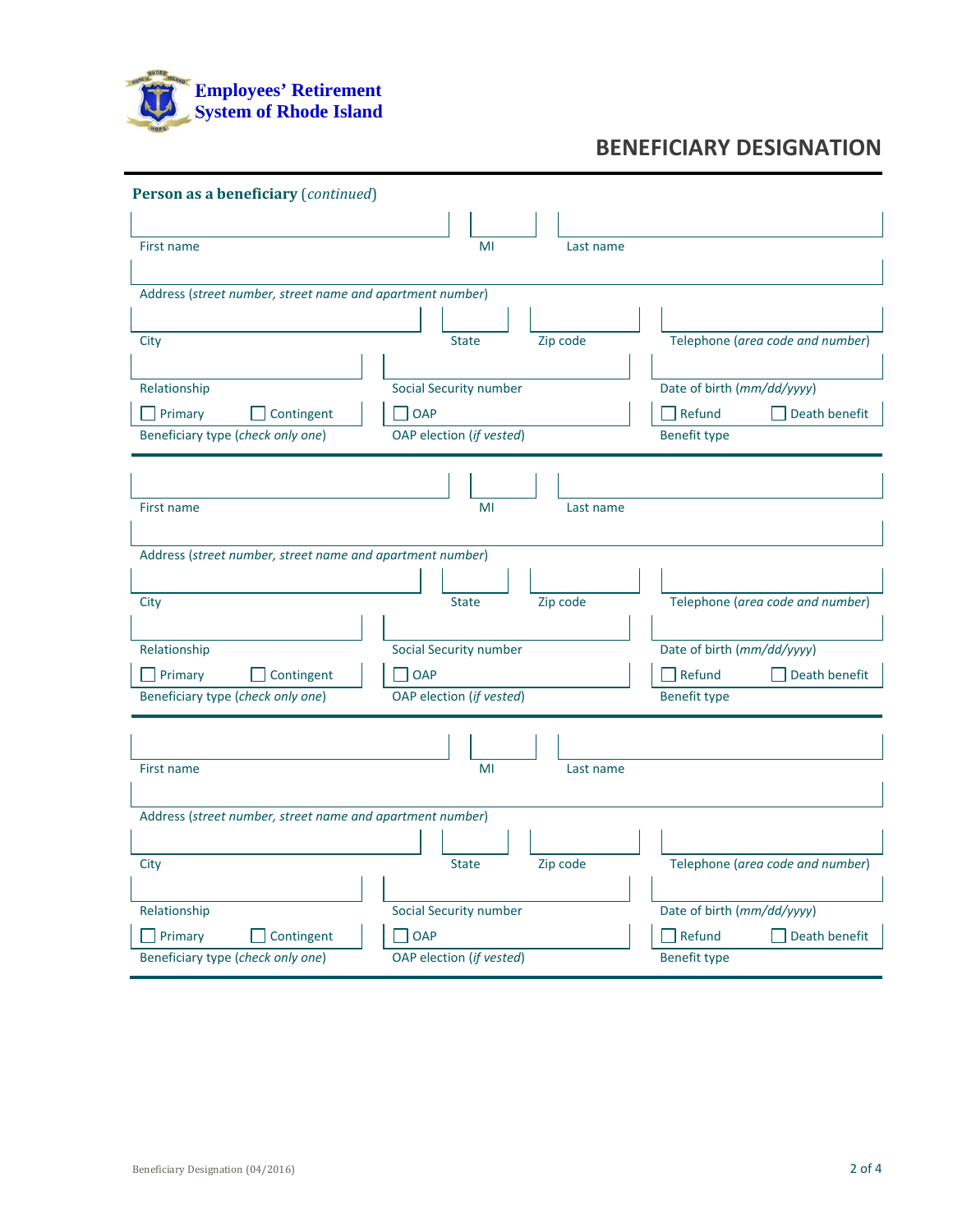

| <b>Organization as a beneficiary</b>    |                                                                                                                                |                                  |
|-----------------------------------------|--------------------------------------------------------------------------------------------------------------------------------|----------------------------------|
|                                         |                                                                                                                                |                                  |
| Organization name                       |                                                                                                                                |                                  |
| Address (street number and name)        |                                                                                                                                |                                  |
|                                         |                                                                                                                                |                                  |
| City                                    | Zip code<br><b>State</b>                                                                                                       | Telephone (area code and number) |
| $\Box$ Primary<br>Contingent            | Refund<br>Death benefit                                                                                                        |                                  |
| Benefit category (check only one)       | <b>Benefit type</b>                                                                                                            | Organization tax ID#             |
|                                         | <b>Section 3 - Family information</b> (to be completed by Judges, Teachers with TSB, State Police, and                         |                                  |
| Police and Fire members only)           |                                                                                                                                |                                  |
|                                         | Please make a copy of this page if additional space for family information is needed. Indicating family members below does not |                                  |
| designate beneficiary status.           |                                                                                                                                |                                  |
| Single<br><b>Married</b>                | <b>Divorced</b><br>Widowed                                                                                                     |                                  |
| Current marital status (check only one) |                                                                                                                                |                                  |
| <b>Spouse's information</b>             |                                                                                                                                |                                  |
|                                         |                                                                                                                                |                                  |
| <b>Name</b>                             | Social Security number                                                                                                         | Date of birth (mm/dd/yyyy)       |
|                                         |                                                                                                                                |                                  |
| <b>Dependent children's information</b> |                                                                                                                                |                                  |
|                                         |                                                                                                                                |                                  |
| <b>Name</b>                             | Social Security number                                                                                                         | Date of birth (mm/dd/yyyy)       |
|                                         |                                                                                                                                |                                  |
| <b>Name</b>                             | Social Security number                                                                                                         | Date of birth (mm/dd/yyyy)       |
|                                         |                                                                                                                                |                                  |
| <b>Name</b>                             | Social Security number                                                                                                         | Date of birth (mm/dd/yyyy)       |
|                                         |                                                                                                                                |                                  |
| <b>Name</b>                             | Social Security number                                                                                                         | Date of birth (mm/dd/yyyy)       |
|                                         |                                                                                                                                |                                  |
| <b>Name</b>                             | Social Security number                                                                                                         | Date of birth (mm/dd/yyyy)       |
|                                         |                                                                                                                                |                                  |
| <b>Parent's information</b>             |                                                                                                                                |                                  |
|                                         |                                                                                                                                |                                  |
| <b>Name</b>                             | Social Security number                                                                                                         | Date of birth (mm/dd/yyyy)       |
|                                         |                                                                                                                                |                                  |
| <b>Name</b>                             | Social Security number                                                                                                         | Date of birth (mm/dd/yyyy)       |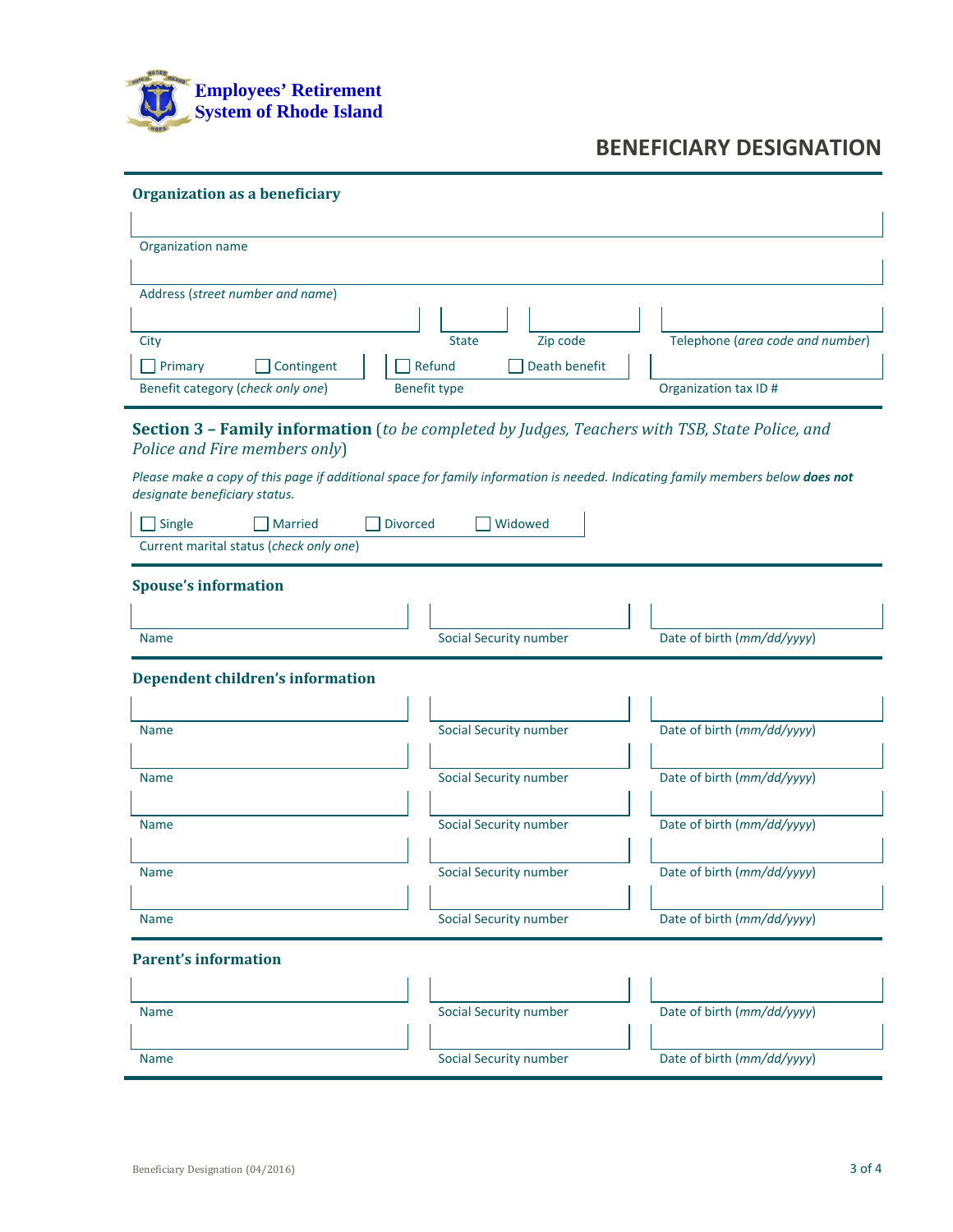

### **Section 4 – Member/retiree authorization** (*signature must be notarized*)

I, the undersigned, certify that I have read and that I understand the information regarding beneficiary designation available to me as a member or retiree of the Employees' Retirement System of Rhode Island.

|                                                         | M<br>M                                                            |
|---------------------------------------------------------|-------------------------------------------------------------------|
| Member/retiree signature                                | Date of signature                                                 |
| Notarization of member's/retiree's signature (required) |                                                                   |
|                                                         |                                                                   |
| <b>State</b>                                            | County                                                            |
| Subscribed and sworn to (or affirmed) before me on the  | day of<br>20                                                      |
| (SEAL)                                                  | Notary public signature                                           |
| M<br>M<br>Date of Commission expiration                 | Notary name (print)<br>Notary phone number (area code and number) |

*Please forward this completed form, dated and signed, to the following address:*

Employees' Retirement System of Rhode Island 50 Service Avenue 2<sup>nd</sup> Floor Warwick, RI 02886‐1021 Office: (401) 462‐7600 | Fax: (401) 462‐7691 Email: ersri@ersri.org | Web site: www.ersri.org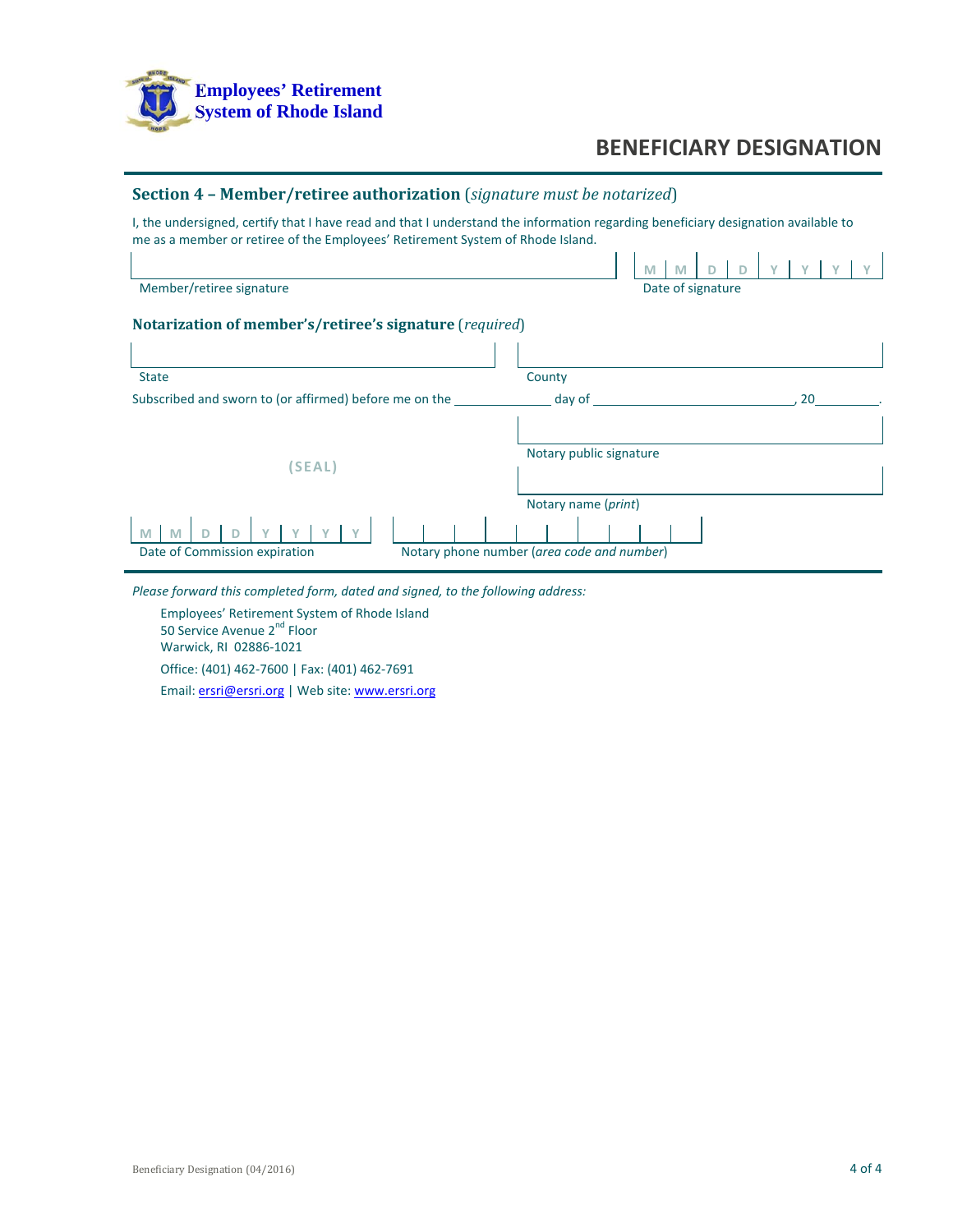

#### **General instructions**

- 1. This form is used to name a beneficiary of your retirement account(s) in the event of your death.
- 2. You may name one or multiple beneficiaries. If you name more than one beneficiary, they will evenly split your benefits at the time of payment.
- 3. For additional information on naming beneficiaries or about death benefits, please utilize ERSRI's online resources at www.ersri.org.

#### **Purpose of Primary and Contingent designations**

- 1. **Primary beneficiary**: A primary beneficiary is the person who will receive your benefits upon your death. You can name multiple primary beneficiaries, and ERSRI will split your benefit among all named primary beneficiaries.
- 2. **Contingent beneficiary**: If you have named a primary beneficiary and they predecease you, you can instruct ERSRI to pay a different person in the event of your death. A contingent beneficiary will only receive benefits if all named primary beneficiaries have died. Otherwise, your benefits will be split among the remaining primary beneficiaries.

#### **Purpose of the Benefit type**

If you are an active member, ERSRI pays two separate benefits to your beneficiaries at the time of your death. The first is a refund of your contributions, and the second is a death benefit based on your years of service.

- 1. **Refund benefits**: This refund of your contributions is paid to the beneficiary(ies) as a lump-sum (one-time) payment. To see how to have your beneficiaries paid with an annuity, see section *What is Optional Annuity Protection?* below.
- 2. **Death Benefit**: This money is paid to named beneficiaries based on your years of service, as recorded by ERSRI. Active ERSRI members are entitled to a death benefit of \$800 per year of service, up to a maximum \$16,000. This amount reduces 25% each year after you retire, down to a minimum \$4,000.

#### **What is Optional Annuity Protection (OAP)?**

Optional Annuity Protection is a way to provide your beneficiary with the option of receiving a monthly annuity benefit, rather than a one-time refund of contributions if you die while you are still working (prior to retirement).

1. **OAP eligibility**: Active members with at least ten years of contributing service credit on or before June 30, 2012 or at least five years of contributing services on or after July 1, 2012 are eligible to elect OAP.

#### 2. **OAP beneficiary designation**

- a. If you have named a spouse or domestic partner (domestic partners will be asked to certify by affidavit that they meet the criteria set forth in state statute) as your beneficiary, he/she is automatically eligible to receive an annuity when you die, even if you do not check the OAP box on this form.
- b. If you would like a different person to be eligible for an annuity, you must specify it on this form.
- c. If your OAP beneficiary predeceases you, your benefits will revert to your estate unless you choose a contingent OAP beneficiary.
- d. OAP is a benefit for active members. An OAP designation is void upon your retirement.
- e. State police, judicial, general municipal, police & fire members may not elect to have multiple beneficiaries for the OAP benefit.

#### ATTENTION! If you are a Police/Fire member, marking the OAP election may result in lower benefits to your spouse **or domestic partner.**

#### **Instructions for selecting an organization as a beneficiary**

If you want to add an organization as a beneficiary, then you must give all the necessary information including organization name, benefit category, benefit type and organization tax identification number.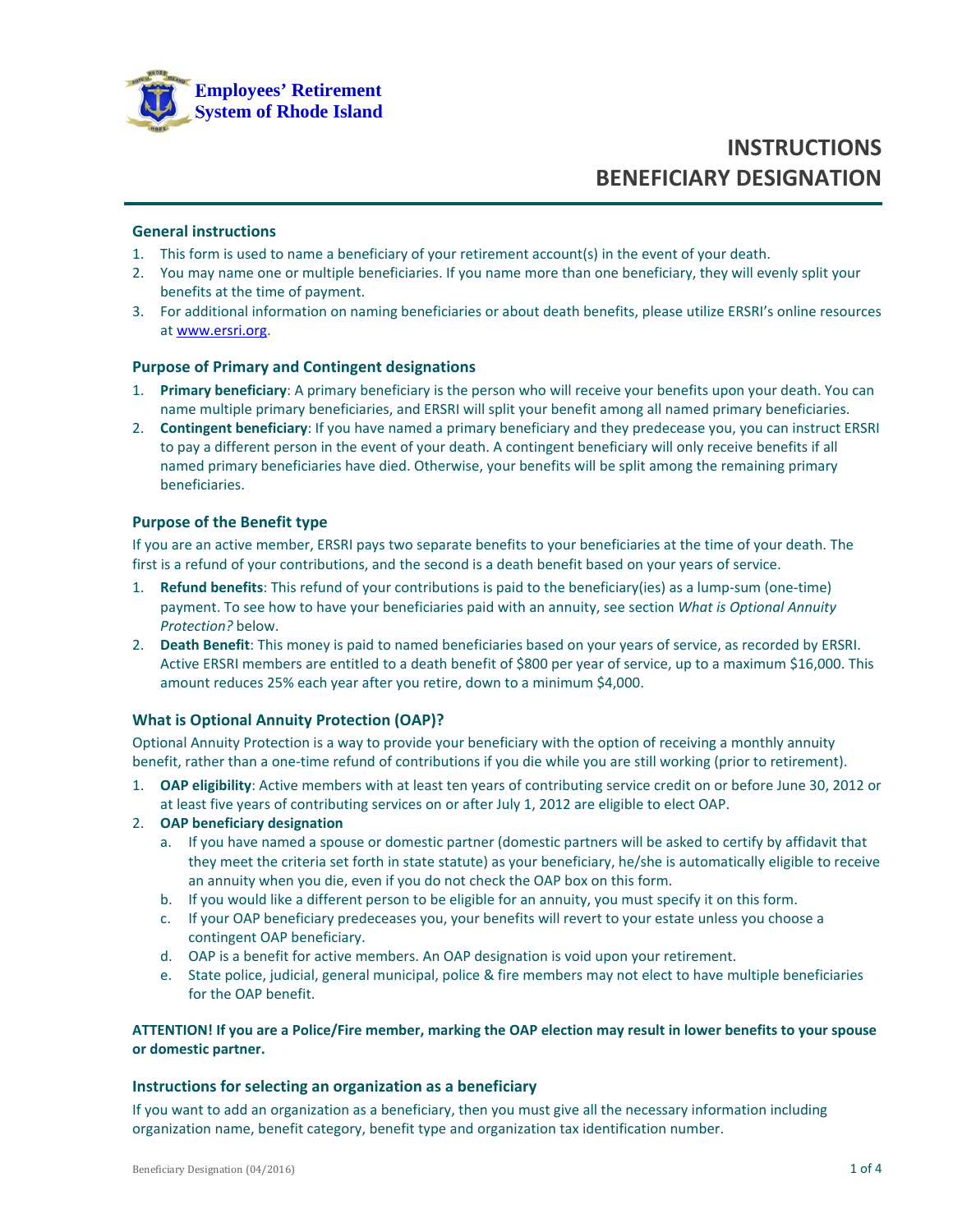

#### **Examples for naming beneficiaries**

#### **Simple cases – Single beneficiary**

If you only wish to name one person as a beneficiary of your retirement account(s), list them as a Primary Beneficiary, and check both the Refund and Death benefit types. This person will receive all of your contributions and death benefits. If the person is your spouse, you do not need to specify the OAP election, since they will automatically be eligible depending on your amount of service. If the person is a child, you may choose to elect them for the OAP. Simply check that box on the form, and your child will have a choice of a lump‐sum payment or an annuity upon your death.

#### **Family cases – Multiple beneficiaries**

Now assume you have a wife and two children. You may want to specify that all of your benefits be paid to your wife upon your death, but you want to look out for the children in the event that you and your wife die simultaneously.

First, specify your wife as primary beneficiary, and select Refund and Death benefit types. If you die, your wife will receive all of your benefits. Next, list your two children as contingent beneficiaries. Choose whether you want your children to be able to split an annuity or split a lump‐sum payment by selecting the OAP column. Next, mark both of your children as recipients of your Refund and Death benefit payments. This will split all of your benefits evenly between them.

| Mary                                                      | $\mathcal{A}$            | Wife      |                                                 |
|-----------------------------------------------------------|--------------------------|-----------|-------------------------------------------------|
| First name                                                | MI                       | Last name |                                                 |
| 123 Main Street                                           |                          |           |                                                 |
| Address (street number, street name and apartment number) |                          |           |                                                 |
| Anywhere                                                  | R <sub>1</sub>           | 99999     | 555 555-1212                                    |
| City                                                      | <b>State</b>             | Zip code  | Telephone (area code and number)                |
| Spouse                                                    | 1234-56-7890             |           | 01/31/1950                                      |
| Relationship                                              | Social Security number   |           | Date of birth (mm/dd/yyyy)                      |
| $\boxtimes$ Primary<br>Contingent                         | OAP                      |           | $\boxtimes$ Refund<br>$\boxtimes$ Death benefit |
| Beneficiary type (check only one)                         | OAP election (if vested) |           | <b>Benefit type</b>                             |
|                                                           |                          |           |                                                 |
|                                                           |                          |           |                                                 |
| Johny                                                     | $\mathcal{A}$            | Child     |                                                 |
| First name                                                | MI                       | Last name |                                                 |
| 123 Main Street                                           |                          |           |                                                 |
| Address (street number, street name and apartment number) |                          |           |                                                 |
| Anywhere                                                  | R <sub>l</sub>           | 99999     | 555 555-1212                                    |
| City                                                      | <b>State</b>             | Zip code  | Telephone (area code and number)                |
| Chíld                                                     | 1234-56-7890             |           | 12/31/1976                                      |
| Relationship                                              | Social Security number   |           | Date of birth (mm/dd/yyyy)                      |
| $\boxtimes$ Contingent<br>Primary                         | $\boxtimes$ OAP          |           | $\boxtimes$ Refund<br>$\boxtimes$ Death benefit |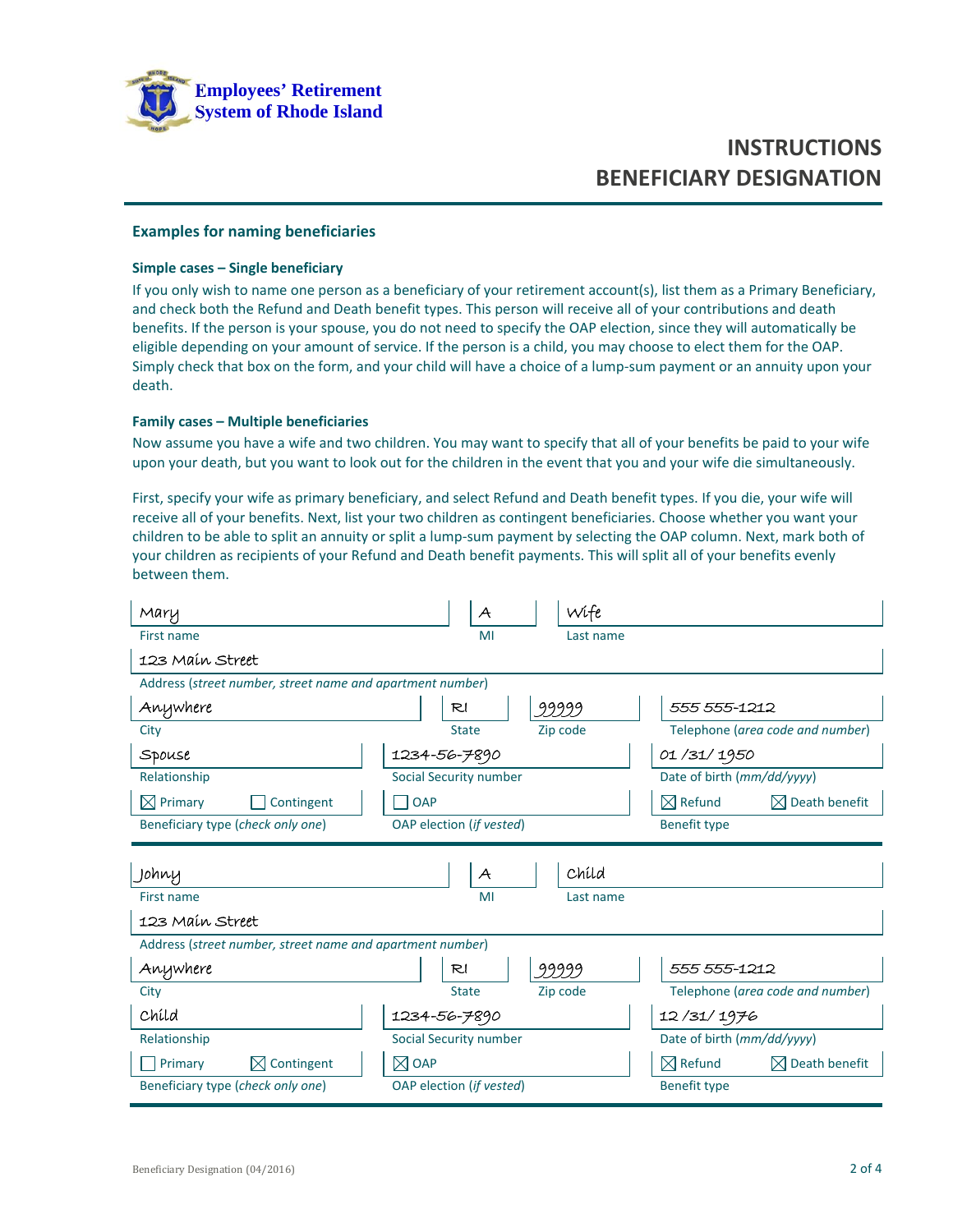

| Suzíe                                                                  | Ъ                                           | Chíld                                                                  |
|------------------------------------------------------------------------|---------------------------------------------|------------------------------------------------------------------------|
| First name                                                             | MI                                          | Last name                                                              |
| 123 Main Street                                                        |                                             |                                                                        |
| Address (street number, street name and apartment number)              |                                             |                                                                        |
| Anywhere                                                               | RI                                          | 99999<br>555 555-1212                                                  |
| City                                                                   | <b>State</b>                                | Telephone (area code and number)<br>Zip code                           |
| Child                                                                  | 1234-56-7890                                | 01/30/1978                                                             |
| Relationship                                                           | <b>Social Security number</b>               | Date of birth (mm/dd/yyyy)                                             |
| $\boxtimes$ Contingent<br>Primary<br>Beneficiary type (check only one) | $\boxtimes$ OAP<br>OAP election (if vested) | $\boxtimes$ Refund<br>$\boxtimes$ Death benefit<br><b>Benefit type</b> |

#### **Family cases – Special scenarios you can set up with ERSRI**

Now, assume that you have a spouse and two children, but you wish to direct your additional death benefit to a charity or funeral home in the event of your death. You want the payment to go directly to the organization whether or not the refund benefit is being paid to the primary or contingent beneficiary.

You set up your spouse as the primary beneficiary but this time, do not check the Death benefit check box. Leave it blank. Next, set up the children as in the previous example, but leave the Death benefit check box blank. Now, in the section for organizations, specify the recipient of the additional Death benefit. Name the organization as primary, specify the Death benefit type, and provide the organization's tax identification number.

| Mary                                                      | Wife<br>$\mathcal{A}$    |                                     |
|-----------------------------------------------------------|--------------------------|-------------------------------------|
| First name                                                | MI<br>Last name          |                                     |
| 123 Main Street                                           |                          |                                     |
| Address (street number, street name and apartment number) |                          |                                     |
| Anywhere                                                  | 99999<br>RI              | 555 555-1212                        |
| City                                                      | Zip code<br><b>State</b> | Telephone (area code and number)    |
| SPOUSE                                                    | 1234-56-7890             | 01/31/1950                          |
| Relationship                                              | Social Security number   | Date of birth (mm/dd/yyyy)          |
| $\boxtimes$ Primary<br>Contingent                         | $\overline{OAP}$         | $\boxtimes$ Refund<br>Death benefit |
| Beneficiary type (check only one)                         | OAP election (if vested) | <b>Benefit type</b>                 |